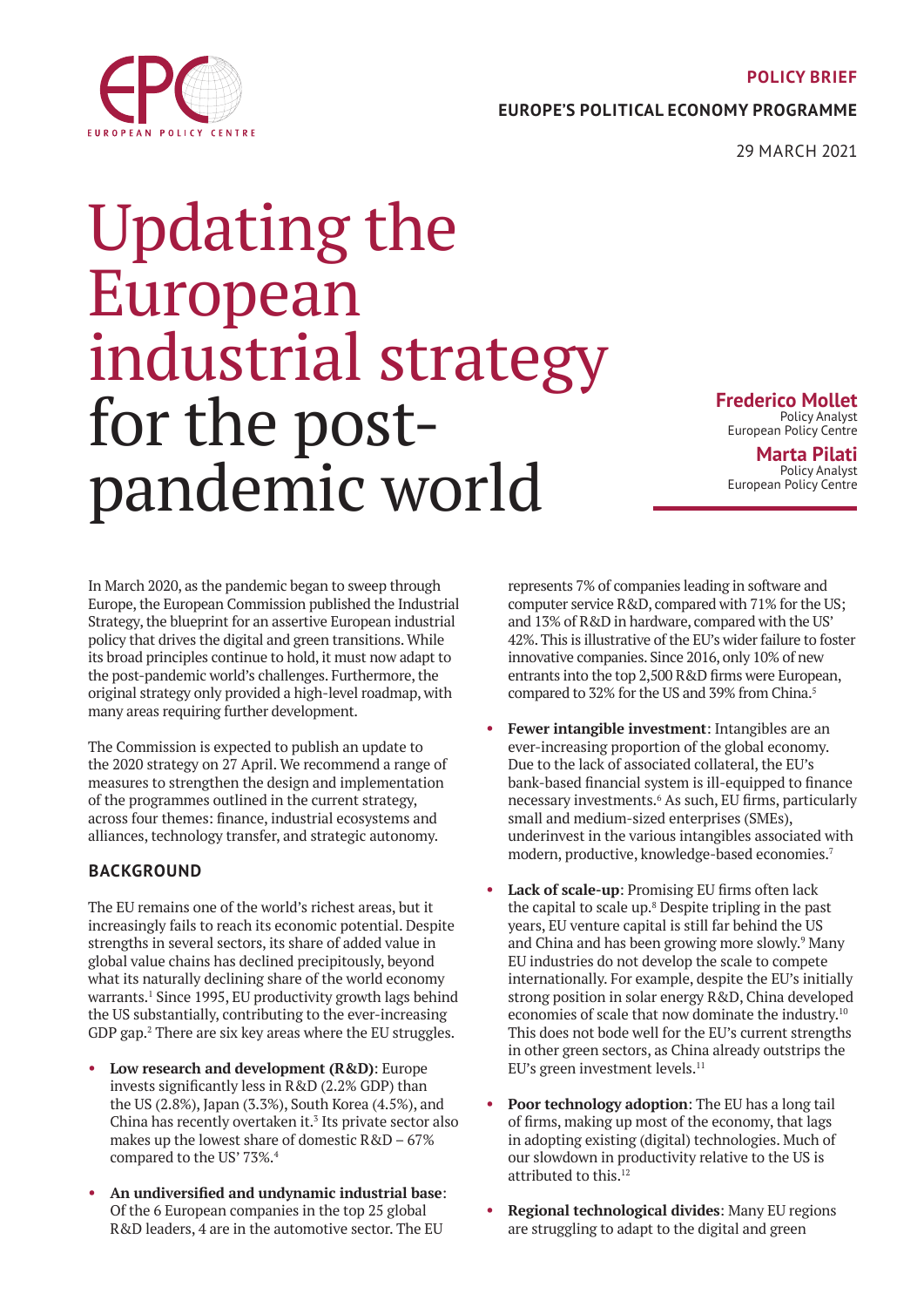<span id="page-1-0"></span>transitions. Furthermore, agglomeration economies inherent to these transitions exacerbate the concentration of high-value activities in already advanced areas.[13](#page-3-0)

### *The impact of COVID-19*

EU GDP contracted by 6.3%, and investment suffered a sharp decline in 2020.[14](#page-3-0) Manufacturing production appears to have rebounded relatively quickly, but many European industries will not recover completely within this year.[15](#page-3-0) The service sector lags even further behind.

Overall, the European economy is not expected to fully recover until mid-2022, with Italy and Spain still not reaching pre-pandemic GDP levels by the end of 2022. Within countries, some regions have been hit disproportionally harder. This is exacerbating territorial disparities and socio-economic inequalities.

Companies have also emptied cash reserves; corporate debt has jumped.[16](#page-3-0) This will have a drastic impact on private investment as firms repair their balance sheets, with an estimated cumulative shortfall of €831 billion over 2021 and 2022. The pandemic is also accelerating digitalisation,<sup>[17](#page-3-0)</sup> and firms face extreme uncertainty over the structural changes that may emerge (e.g. more telework, online shopping). The potential structural changes forced by COVID-19, digitalisation and the green transition will create a new set of competitive pressures and require extensive investment and technological upgrading. However, in trying to adapt to these forces, firms face depleted balance sheets and uncertain economic prospects.

## **STATE OF PLAY**

#### *The European industrial strategy*

The EU has had many industrial initiatives over the past two decades. However, they were widely seen as insufficient in the face of structural economic changes, particularly the rise of the digital economy, climate change, and the aggressive and geopolitically charged economic competition with China.[18](#page-3-0) Following increased interest by (some) member states, the Commission released its Industrial Strategy, which incorporates the Green Deal and digital transition as strategic lodestars and signals a more assertive and proactive industrial policy. It reflects the increased importance of strategic autonomy and moves away from a passive acceptance of the prevailing patterns of technological development, trade and investment[.19](#page-3-0)

Key aspects of the 2020 strategy include:

- focusing on industrial ecosystems rather than specific sectors;
- using industrial alliances to mobilise and coordinate private investment in strategic sectors;
- greater use of pan-European state support via Important Projects of Common European Interest;
- reducing international dependencies;
- incorporating assertive trade and investment instruments into the conception of industrial policy; and
- developing and commercialising 'deep technologies'.

#### *Strategic autonomy after the pandemic*

Strategic autonomy is already a key element of the Commission's 2020 strategy, but the pandemic has strengthened this strand of thinking amongst the Commission and many member states. Although global supply chains proved remarkably resilient, the pandemic, struggles over vaccine supplies<sup>[20](#page-3-0)</sup> and the US–China trade war highlight their potential vulnerabilities. The Commission is conducting a review of supply chain interdependencies, and the reshoring of manufacturing capacity and diversification of active supply chain have already been recommended.<sup>[21](#page-3-0)</sup>

The EU is not alone. China's industrial strategy has shifted to focus on reducing dependencies and indigenising supply chains; the Biden administration is reviewing its own supply chains. The Commission's update will have to reconcile significant tensions between member states over the continuing benefits of open supply chains and over whether Europe's strategic autonomy requires reforming competition policy and state aid. $22$ 

## **PROSPECTS**

The March 2020 vision still holds, but the update should adapt to the post-pandemic world. It must also develop concrete principles to guide the new mechanisms set out in the original strategy. We propose four sets of measures to strengthen the design and implementation of those mechanisms. They should be read as complementing the existing strategies (e.g. Green Deal) and wellestablished proposals (e.g. strengthening the Single Market, Better Regulation; continuing support for innovation and research).

**"The industrial strategy update should adapt to the post-pandemic world and strengthen the design and implementation of its mechanisms".**

#### *1. Financing*

Finance must be at the heart of EU industrial policy and complement the work on the Capital Markets Union (CMU). The EU's current financial system is ill-suited for investing in the technologies and industries needed to become more sustainable and competitive. Policy must also make up for the expected shortfall in public investment post-COVID-19.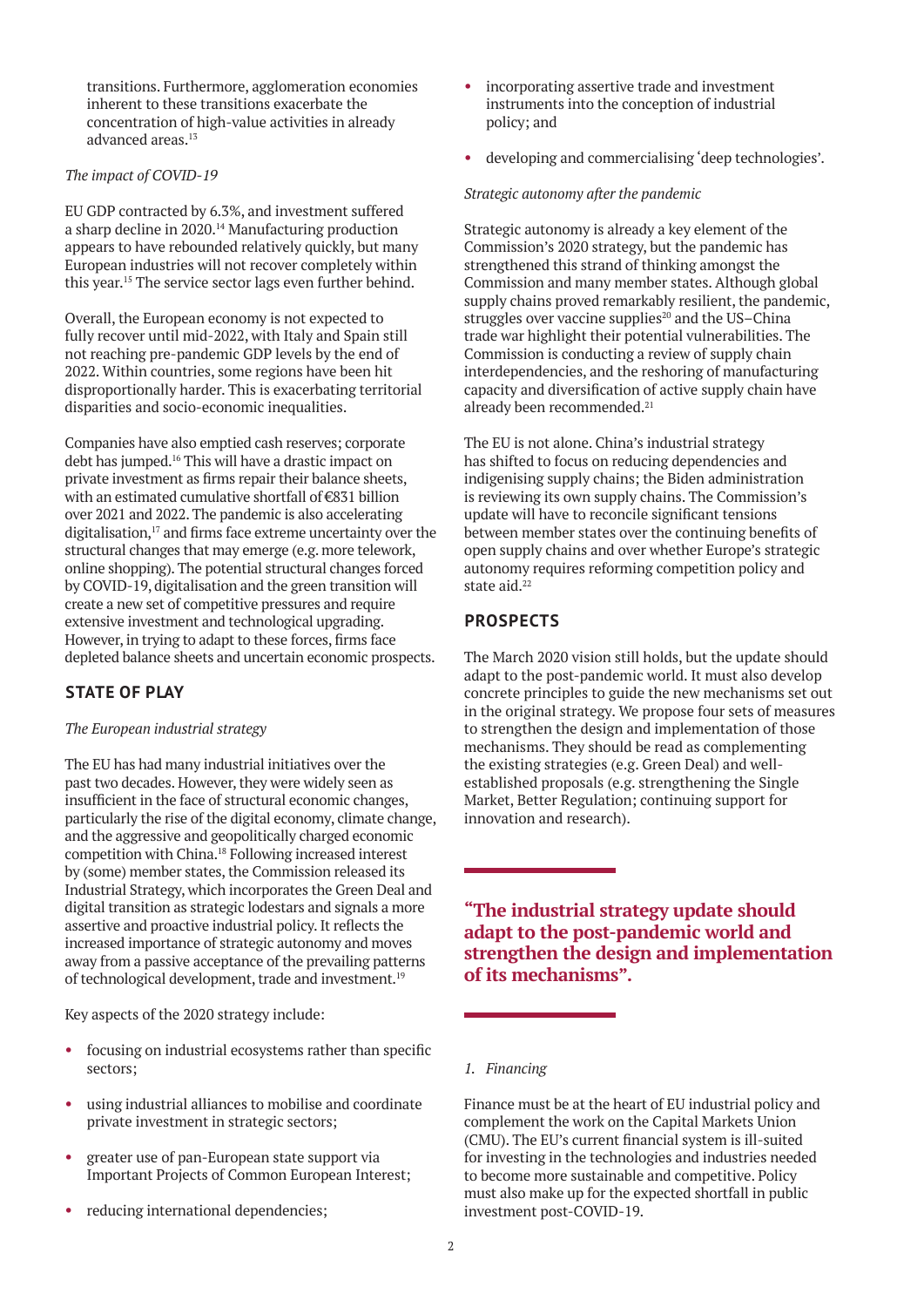- <span id="page-2-0"></span>**Incentivise private investment:** Direct public investment cannot substitute the expected shortfall in private investment. Not only are industrial alliances a useful mechanism for coordinating investment, but financial guarantees will also be key. However, InvestEU has several competing priorities, and its current size cannot make up the predicted €831 billion shortfall. To support industrial policy programmes, the Commission should mobilise the Recovery and Resilience Facility, European Structural Investment Funds (ESIF) and national funds to provide additional guarantees, in line with InvestEU regulation.
- **Target intangible investments**: The European financial system systemically underfunds intangible investments despite their greater productivity benefits. The Commission should ensure that intangibles are properly financed in its various industrial policy programmes, whether through tailored finance guarantees or other targeted tools.
- **Incentivise equity finance**: European firms' low use of equity is a serious economic handicap and a key focus of the CMU.[23](#page-3-0) The Commission should ensure that its financing tools do not further encourage debt over equity and actively mobilise equity financing. It should encourage institutional investors to join industrial alliances and finance the scale-up of proven business models.

#### *2. Industrial ecosystems and alliances*

Industrial ecosystems and alliances will be key policy mechanisms, but more detail is needed on the principles guiding their implementation.

- **Target upstream sectors**: In the face of imperfect information about market failures, upstream sectors should be targeted due to spillovers to downstream sectors.[24](#page-3-0) In some cases, ecosystem assessments may indicate otherwise, but this should be a general principle.
- **Promote the Green Deal**: The EU should capitalise on its existing strengths in green R&D and mobilise investment to scale up commercial applications. Areas like construction, which emit large proportions of global emissions but where green tech is underfunded, should be targeted.<sup>25</sup>
- **Promote competition**: Designing interventions should encourage competition, even when scaling up commercial solutions. This will allay anti-competitive concerns and ensure aid recipients behave efficiently[.26](#page-3-0)
- **Encourage standard-setting**: The early development and coordination of standards should be encouraged to enhance European competitive advantage.<sup>27</sup>
- **Mobilise public procurement (PP)**: Where feasible, PP channels and commitments, including military PP, should be mobilised to help scale up commercial applications.
- **Support start-ups and SMEs**: Identifying and supporting innovative start-ups and SMEs should be an integral part of all programmes, not an afterthought in an alliance of large, established companies. SMEs often have difficulty accessing EU programmes; they should be actively sought and supported to participate. Regarding start-ups, the EU's high-value industrial base is overly concentrated and characterised by a few new entrants. The European Battery Alliance's biggest success was Northvolt's scale-up, which should guide the design of future programmes. Venture capitalists, business angels and start-up/scale-up support institutions should be actively integrated into all programmes to reach entrepreneurs.
- **Promote inclusion**: Policy should avoid perpetuating regional divergences. Support should be shared fairly across member states and strengthen connections between 'outsiders' and the most dynamic industrial agglomerations. After all, UiPath, one of the EU's most valuable tech companies, was born in Bucharest. Supporting industrial centres in less advanced regions should be encouraged when viable.
- *3. Technology adoption and diffusion*

The long tail of EU businesses' adoption of new technologies is just as critical as the development of leading technology companies. It is a key reason for the EU's lagging productivity growth and will become more critical as the pandemic accelerates digitalisation. The green transition will also require extensive technology diffusion.

- **Promote tech transfers**: Tech transfer programmes should be embedded into industrial alliances, and parallel, dedicated programmes explored (beyond the relatively meagre funding for Digital Innovation Hubs).<sup>28</sup> They should also be paired with management training, a critical factor in using technologies productively[.29](#page-3-0) These should explicitly support areas where tech adoption lags.
- **Adapt SME support**: The EU has a range of SME support instruments, such as those managed by the European Investment Bank. But they are often not geared towards technology adoption explicitly. The strategy update should commit to identifying whether these instruments can be adapted to better support technology adoption, drawing on the lessons from the ongoing European Investment Fund pilot.[30](#page-3-0)
- **Mobilise ESIF**: The ESIF's support for digital upgrading, for both digital infrastructure and firmspecific support, is still extremely low despite its importance for regional competitiveness. The Commission should work with member states to optimise their ESIF support for technology diffusion and adoption.<sup>[31](#page-3-0)</sup>